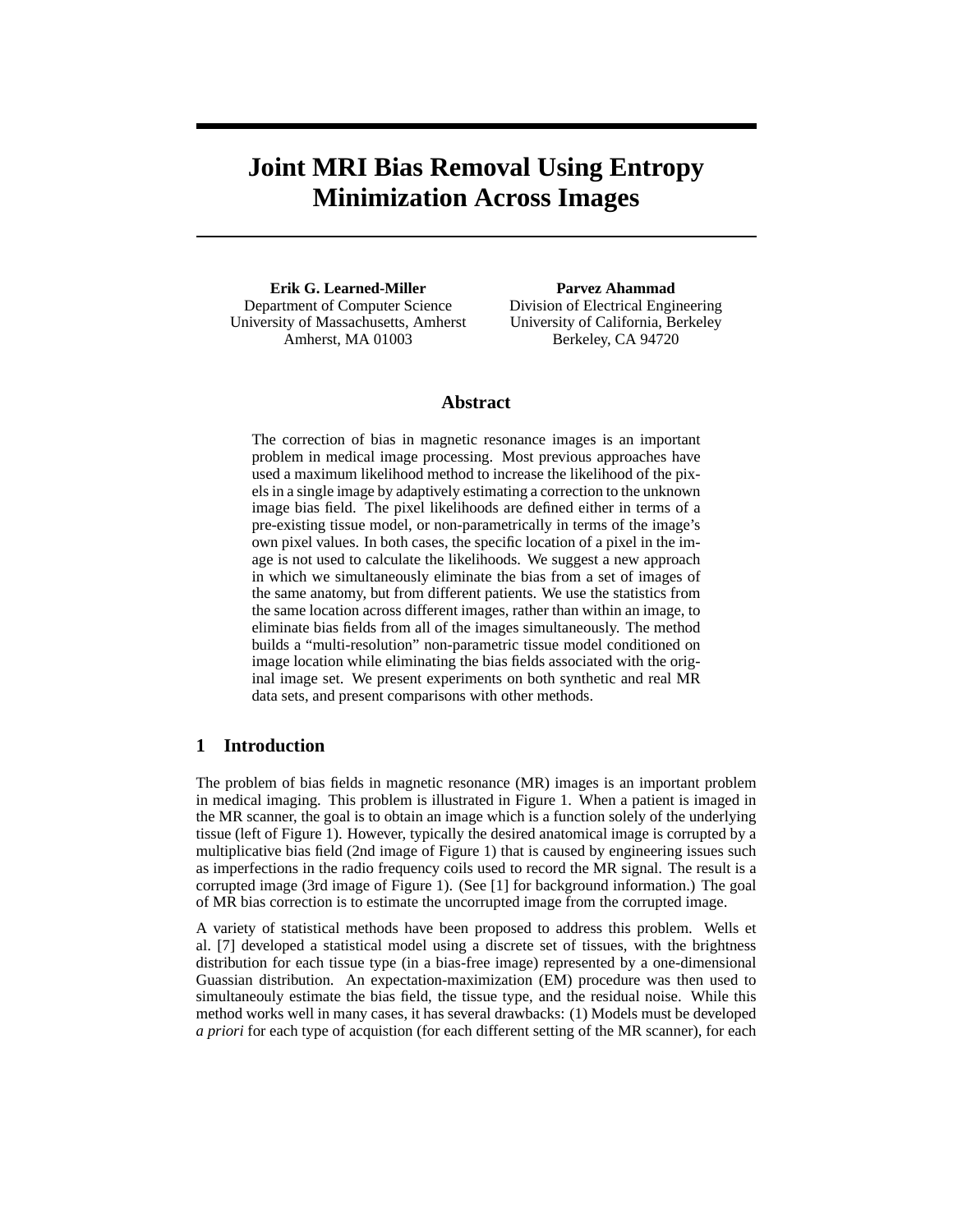

Figure 1: On the left is an idealized mid-axial MR image of the human brain with little or no bias field. The second image is a simulated low-frequency bias field. It has been exaggerated for ease of viewing. The third image is the result of pixelwise multiplication of the image by the bias field. The goal of MR bias correction is to recover the low-bias image on the left from the biased image on the right. On the right is the sine/cosine basis, used to construct band-limited bias fiels (see text).

new area of the body, and for different patient populations (like infants and adults). (2) Models must be developed from "bias-free" images, which may be difficult or impossible to obtain in many cases. (3) The model assumes a fixed number of tissues, which may be inaccurate. For example, during development of the human brain, there is continuous variability between gray matter and white matter. In addition, a discrete tissue model does not handle so-called partial volume effects in which a pixel represents a combination of several tissue types. This occurs frequently since many pixels occur at tissue boundaries.

Non-parametric approaches have also been suggested, as for example by Viola [10]. In that work, a non-parametric model of the tissue was developed from a single image. Using the observation that the entropy of the pixel brightness distribution for a *single image* is likely to increase when a bias field is added, Viola's method postulates a bias-correction field by minimizing the entropy of the resulting pixel brightness distribution. This approach addresses several of the problems of fixed-tissue parametric models, but has its own drawbacks: (1) The statistical model may be weak, since it is based on data from only a single image. (2) There is no mechanism for distinguishing between certain low-frequency image components and a bias field. That is, the method may mistake signal for noise in certain cases when removal of the true signal reduces the entropy of the brightness distriibution. We shall show that this is a problem in real medical images.

The method we present overcomes or improves upon problems associated with both of these methods and their many variations (see, e.g., [1] for recent techniques). It models tissue brightness non-parametrically, but uses data from multiple images to provide improved distribution estimates and alleviate the need for bias-free images for making a model. It also conditions on spatial location, taking advantage of a rich information source ignored in other methods. Experimental results demonstrate the effectiveness of our method.

# **2 The Image Model and Problem Formulation**

We assume we are given a set **I** of observed images  $I_i$  with  $1 \leq i \leq N$ , as shown on the left side of Figure 2. Each of these images is assumed to be the product of some bias-free image  $L_i$  and a smooth bias field  $B_i \in \mathcal{B}$ . We shall refer to the bias-free images as *latent images* (also called *intrinsic images* by some authors). The set of all latent images shall be denoted **L** and the set of unknown bias fields **B**. Then each observed image can be written as the product  $I_i(x, y) = L_i(x, y) * B_i(x, y)$ , where  $(x, y)$  gives the pixel coordinates of each point, with *P* pixels per image.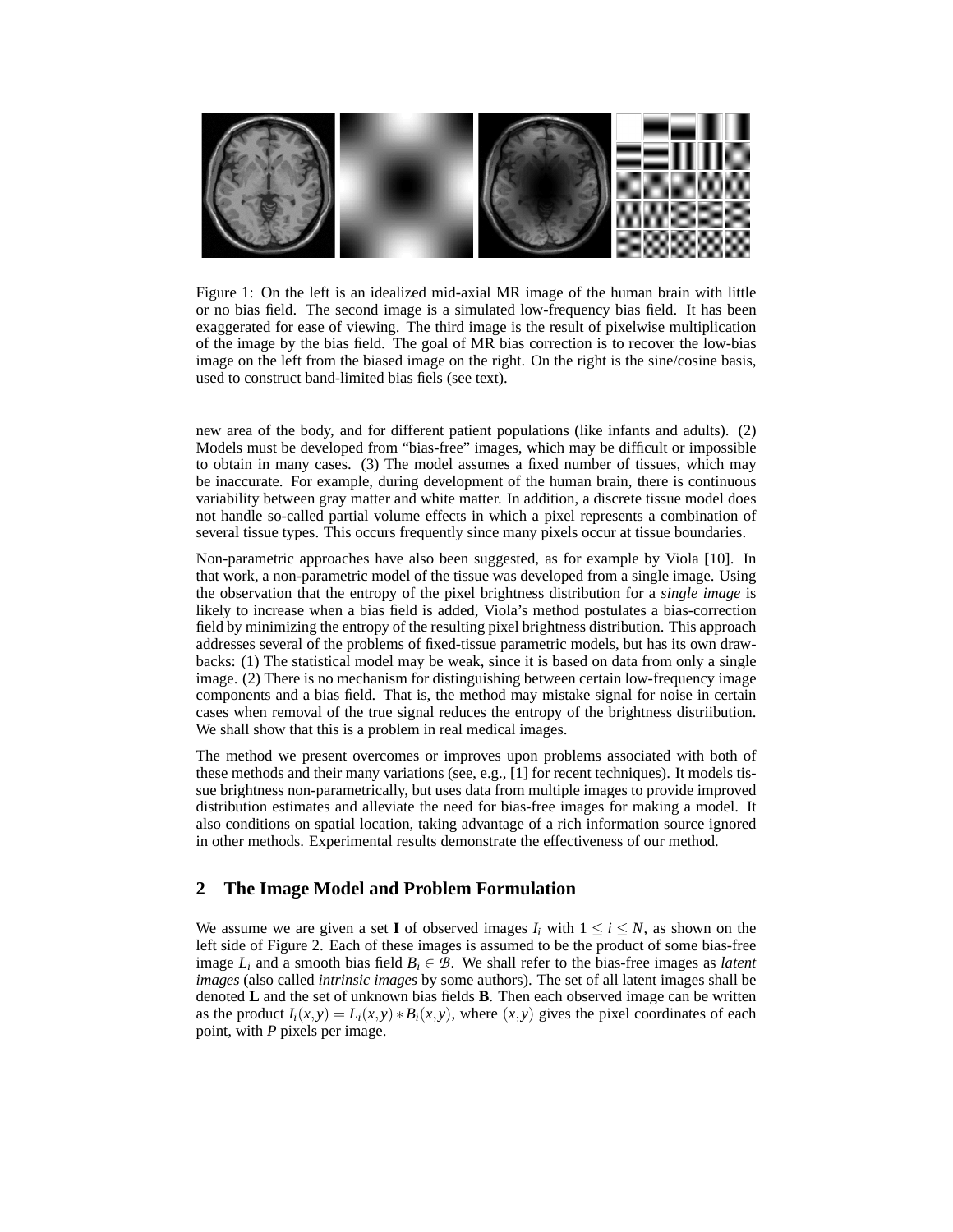Consider again Figure 2. A *pixel-stack* through each image set is shown as the set of pixels corresponding to a particular location in each image (not necessarily the same tissue type). Our method relies on the principle that the pixel-stack values will have lower entropy when the bias fields have been removed. Figure 3 shows the simulated effect, on the distribution of values in a pixel-stack, of adding different bias fields to each image.

The latent image generation model assumes that each pixel is drawn from a fixed distribution  $p_{x,y}(\cdot)$  which gives the probability of each gray value at the the location  $(x, y)$  in the image. Furthermore, we assume that all pixels in the latent image are independent, given the distributions from which they are drawn. It is also assumed that the bias fields for each image are chosen independently from some fixed distribution over bias fields. Unlike most models for this problem which rely on statistical regularities within an image, we take a completely orthogonal approach by assuming that pixel values are independent given their image locations, but that pixel-stacks in general have low entropy when bias fields are removed.

We formulate the problem as a maximum a posteriori (MAP) problem, searching for the most probable bias fields given the set of observed images. Letting  $\beta$  represent the 25dimensional product space of smooth bias fields (corresponding to the 25 basis images of Figure 1), we wish to find

$$
\underset{\mathbf{B}\in\mathcal{B}}{\arg\max} P(\mathbf{B}|\mathbf{I}) \stackrel{(a)}{=} \underset{\mathbf{B}\in\mathcal{B}}{\arg\max} P(\mathbf{I}|\mathbf{B}) P(\mathbf{B}) \tag{1}
$$

$$
\stackrel{(b)}{=} \arg \max_{\mathbf{B} \in \mathcal{B}} P(\mathbf{I}|\mathbf{B}) \tag{2}
$$

$$
\stackrel{(c)}{=} \arg \max_{\mathbf{B} \in \mathcal{B}} P(\mathbf{L}(\mathbf{I}, \mathbf{B})) \tag{3}
$$

$$
= \arg \max_{\mathbf{B} \in \mathcal{B}} \prod_{x,y} \prod_{i=1}^{N} p_{x,y}(L_i(x,y)) \tag{4}
$$

$$
= \arg \max_{\mathbf{B} \in \mathcal{B}} \sum_{x,y} \sum_{i=1}^{N} \log p_{x,y}(L_i(x,y)) \tag{5}
$$

$$
\stackrel{(d)}{\approx} \argmin_{\mathbf{B}\in\mathcal{B}} \sum_{x,y} H(p_{x,y})
$$
\n(6)

$$
\stackrel{(e)}{\approx} \arg\min_{\mathbf{B}\in\mathcal{B}} \sum_{x,y} \hat{H}_{\text{Vasicek}}(L_1(x,y),...,L_N(x,y)) \tag{7}
$$

$$
= \arg\min_{\mathbf{B}\in\mathcal{B}} \sum_{x,y} \hat{H}_{\text{Vasicek}}\left(\frac{I_1(x,y)}{B_1(x,y)}, \dots, \frac{I_N(x,y)}{B_N(x,y)}\right). \tag{8}
$$

Here *H* is the Shannon entropy  $(-E(\log P(x)))$  and  $\hat{H}_{\text{Vasicek}}$  is a sample-based entropy estimator.<sup>1</sup> (a) is just an application of Bayes rule. (b) assumes a uniform prior over the allowed bias fields. The method can easily be altered to incorporate a non-uniform prior.

$$
\hat{H}_{\text{Vasicek}}(Z^1, ..., Z^N) = \frac{1}{N-m} \sum_{i=1}^{N-m} \log \left( \frac{N}{m} (Z^{(i+m)} - Z^{(i)}) \right),\tag{9}
$$

<sup>&</sup>lt;sup>1</sup>The entropy estimator used is similar to Vasicek's estimator [6], given (up to minor details) by

where  $Z^{i}$ 's represent the values in a pixel-stack,  $Z^{(i)}$ 's represent those same values in rank order, *N* is the number of values in the pixel-stack and *m* is a function of *N* (like  $N^{0.5}$ ) such that  $m/N$  goes to 0 as *m* and *N* go to infinity. These entropy estimators are discussed at length elsewhere [3].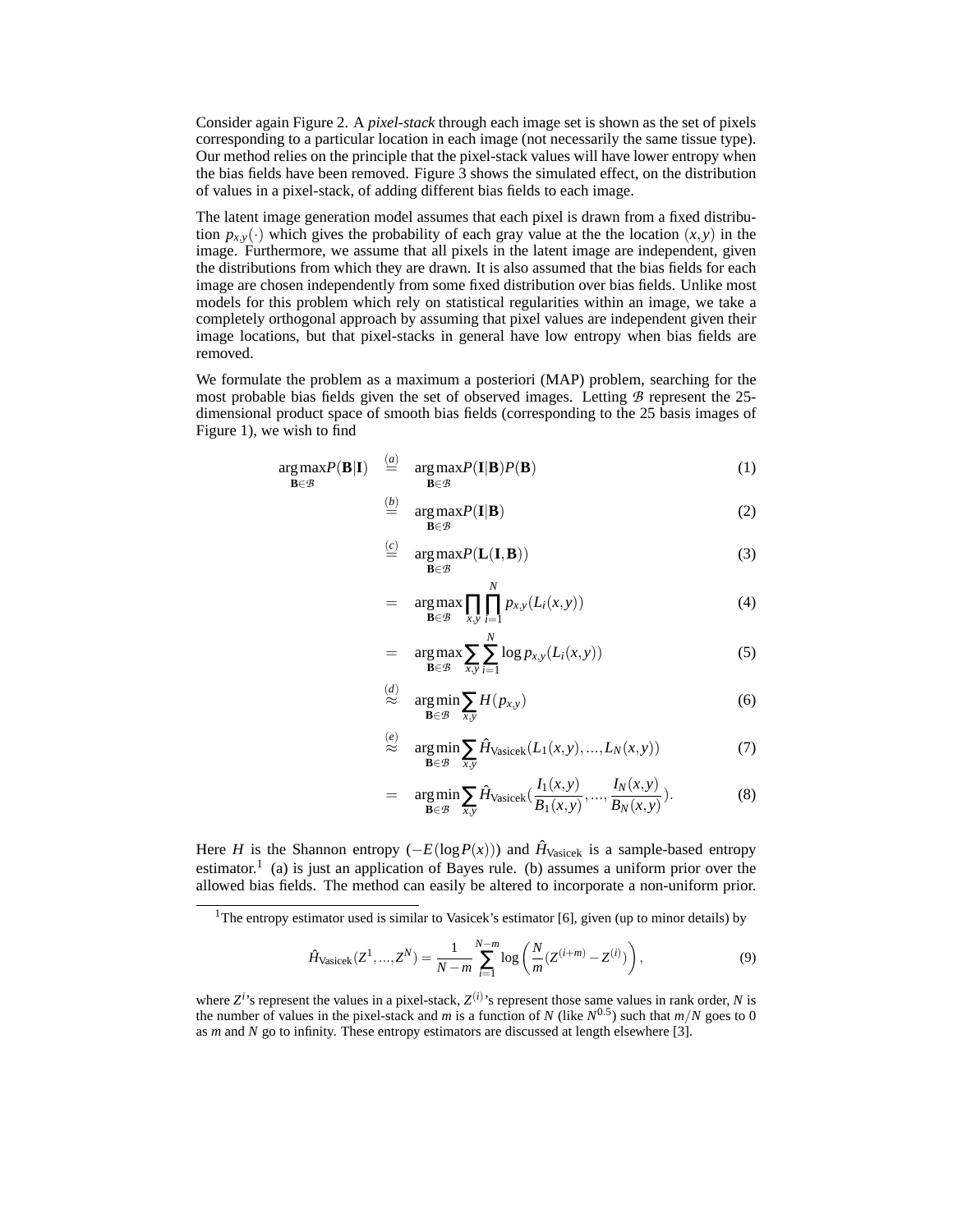

Figure 2: **On the left** are a set of mid-coronal brain images from eight different infants, showing clear signs of bias fields. A *pixel-stack*, a collection of pixels at the same point in each image, is represented by the small square near the top of each image. Although there are probably no more than two or three tissue types represented by the pixel-stack, the brightness distribution through the pixel-stack has high empirical entropy due to the presence of different bias fields in each image. **On the right** are a set of images that have been corrected using our bias field removal algorithm. While the images are still far from identical, the pixel-stack entropies have been reduced by mapping similar tissues to similar values in an "unsupervised" fashion, i.e. without knowing or estimating the tissue types.

(c) expresses the fact that the probability of the observed image given a particular bias field is the same as the probability of the latent image associated with that observed image and bias field. The approximation (d) replaces the empirical mean of the log probability at each pixel with the negative entropy of the underlying distribution at that pixel. This entropy is in turn estimated (e) using the entropy estimator of Vasicek [6] directly from the samples in the pixel-stack, without ever estimating the distributions  $p_{x,y}$  explicitly. The inequality (d) becomes an equality as *N* grows large by the law of large numbers, while the consistency of Vasicek's entropy estimator [2] implies that (e) also goes to equality with large *N*. (See [2] for a review of entropy estimators.)

#### **3 The Algorithm**

Using these ideas, it is straightforward to construct algorithms for joint bias field removal. As mentioned above, we chose to optimize Equation (8) over the set of band-limited bias fields. To do this, we parameterize the set of bias fields using the sine/cosine basis images shown on the right of Figure 1:

$$
B_i = \sum_{j=1}^{25} \alpha_j \phi_j(x, y).
$$

We optimize Equation (8) by *simultaneously* updating the bias field estimates (taking a step along the numerical gradient) for each image to reduce the overall entropy. That is, at time step *t*, the coefficients  $\alpha_j$  for each bias field are updated using the latent image estimates and entropy estimates from time step  $t - 1$ . After all  $\alpha$ 's have been updated, a new set of latent images and pixel-stack entropies are calculated, and another gradient step is taken. Though it is possible to do a full gradient descent to convergence by optimizing one image at a time, the optimization landscape tends to have more local minima for the last few images in the process. The appeal of our joint gradient descent method, on the other hand, is that the ensemble of images provides a natural smoothing of the optimization landscape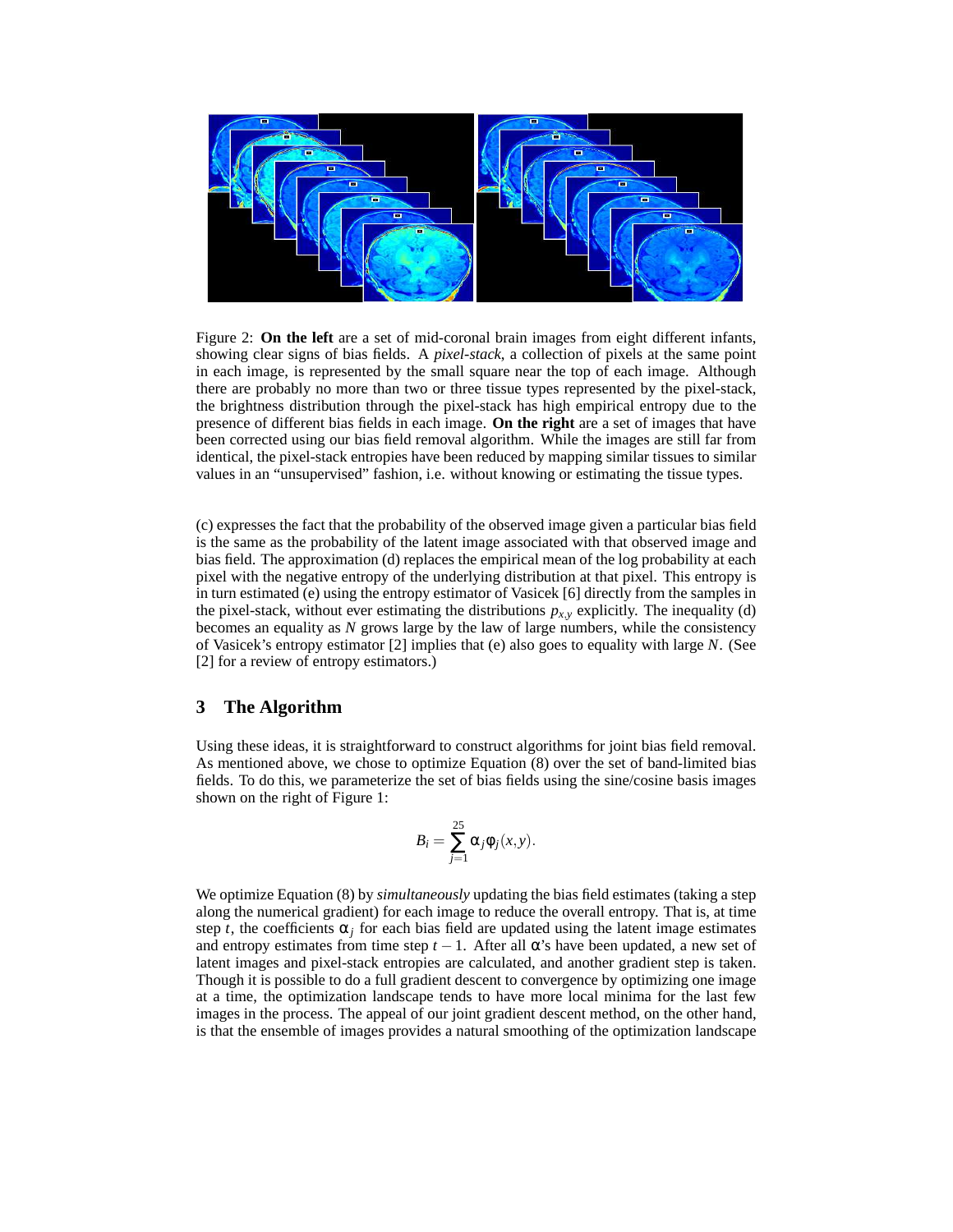

Figure 3: **On the left** is a simulated distribution from a pixel-stack taken through a particular set of bias-free mid-axial MR images. The two sharp peaks in the brightness distribution represent two tissues which are commonly found at that particular pixel location. **On the right** is the result of adding an independent bias field to each image. In particular, the spread, or entropy, of the pixel distribution increases. In this work, we seek to remove bias fields by seeking to reduce the entropy of the pixel-stack distribution to its original state.

in the joint process. It is in this sense that our method is "multi-resolution", proceeding from a smooth optimization in the beginning to a sharper one near the end of the process.

We now summarize the algorithm:

- 1. Initialize the bias field coefficients for each image to 0, with the exception of the coefficient for the DC-offset (the constant bias field component), which is initialized to 1. Initialize the gradient descent step size  $\delta$  to some value.
- 2. Compute the summed pixelwise entropies for the set of images with initial "neutral" bias field corrections. (See below for method of computation.)
- 3. Iterate the following loop until no further changes occur in the images.
	- (a) For each image:
		- i. Calculate the numerical gradient  $\nabla_{\alpha}H_{\text{Vasicek}}$  of (8) with respect to the bias field coefficients  $(\alpha_i)$ <sup>'s</sup>) for the current image.
		- ii. Set  $\alpha = \alpha + \delta \nabla_{\alpha} \hat{H}_{\text{Vasicek}}$ .
	- (b) Update δ (reduce its value according to some schedule).

Upon convergence, it is assumed that the entropy has been reduced as much as possible by changing the bias fields, unless one or more of the gradient descents is stuck in a local minimum. Empirically, the likelihood of sticking in local minima is dramatically reduced by increasing the number of images (*N*) in the optimization. In our experiments described below with only 21 real infant brains, the algorithm appears to have found a global minimum of all bias fields, at least to the extent that this can be discerned visually.

Note that for a set of *identical* images, the pixel-stack entropies are not increased by multiplying each image by the same bias field (since all images will still be the same). More generally, when images are approximately equivalent, their pixel-stack entropies are not signficantly affected by a "common" bias field, i.e. one that occurs in all of the images.<sup>2</sup> This means that the algorithm cannot, in general, eliminate all bias fields from a set of images, but can only *set all of the bias fields to be equivalent.* We refer to any constant bias field remaining in all of the images after convergence as the *residual bias field*.

<sup>&</sup>lt;sup>2</sup> Actually, multiplying each image by a bias field of small magnitude can artificially reduce the entropy of a pixel-stack, but this is only the result of the brightness values shrinking towards zero. Such artificial reductions in entropy can be avoided by normalizing a distribution to unit variance between iterations of computing its entropy, as is done in this work.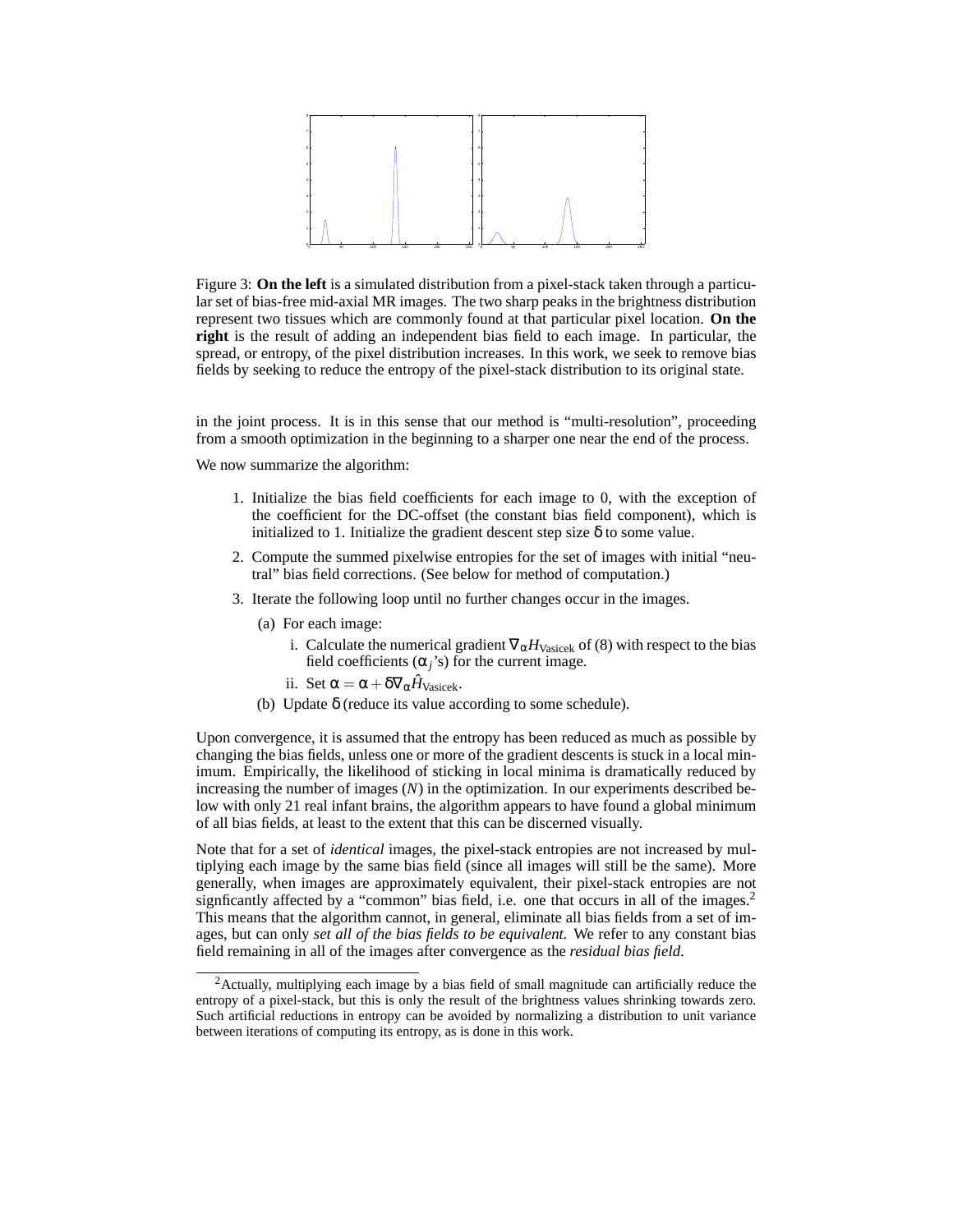Fortunately, there is an effect that tends to minimize the impact of the residual bias field in many test cases. In particular, the residual bias field tends to consist of components for each  $\alpha_j$  that approximate the mean of that component across images. For example, if half of the observed images have a positive value for a particular component's coefficient, and half have a negative coefficient for that component, the residual bias field will tend to have a coefficient near zero for that component. Hence, the algorithm naturally eliminates bias field effects that are non-systematic, i.e. that are not shared across images.

If the same type of bias field component occurs in a majority of the images, then the algorithm will not remove it, as the component is indistinguishable, under our model, from the underlying anatomy. In such a case, one could resort to within-image methods to further reduce the entropy. However, there is a risk that such methods will remove components that actually represent smooth gradations in the anatomy. This can be seen in the bottom third of Figure 4, and will be discussed in more detail below.

## **4 Experiments**

To test our algorithm, we ran two sets of experiments, the first on synthetic images for validation, and the second on real brain images. We obtained synthetic brain images from the BrainWeb project [8, 9] such as the one shown on the left of Figure 1. These images can be considered "idealized" MR images in the sense that the brightness values for each tissue are constant (up to a small amount of manually added isotropic noise). That is, they contain no bias fields. The initial goal was to ensure that our algorithm could remove synthetically added bias fields, in which the bias field coefficients were known. Using  $K$  copies of a single "latent" image, we added known but different bias fields to each one. For as few as five images, we could reliably recover the known bias field coefficients, up to a fixed offset for each image, to within 1% of the power of the original bias coefficients.

More interesting are the results on real images, in which the latent images come from different patients. We obtained 21 pre-registered<sup>3</sup> infant brain images (top of Figure 4) from Brigham and Women's Hospital in Boston, Massachusetts. Large bias fields can be seen in many of the images. Probably the most striking is a "ramp-like" bias field in the sixth image of the second row. (The top of the brain is too bright, while the bottom is too dark.) Because the brain's white matter is not fully developed in these infant scans, it is difficult to categorize tissues into a fixed number of classes as is typically done for adult brain images; hence, these images are not amenable to methods based on specific tissue models developed for adults (e.g. [7]).

The middle third of Figure 4 shows the results of our algorithm on the infant brain images. (These results must be viewed in color on a good monitor to fully appreciate the results.) While a trained technician can see small imperfections in these images, the results are remarkably good. All major bias artifacts have been removed.

It is interesting to compare these results to a method that reduces the entropy of each image individually, without using constraints between images. Using the results of our algorithm as a starting point, we continued to reduce the entropy of the pixels *within* each image (using a method akin to Viola's [10]), rather than across images. These results are shown in the bottom third of Figure 4. Carefully comparing the central brain regions in the middle section of the figure and the bottom section of the figure, one can see that the butterfly shaped region in the middle of the brain, which represents developing white matter, has

 $3$ It is interesting to note that registration is not strictly necessary for this algorithm to work. The proposed MAP method works under very broad conditions, the main condition being that the bias fields do not span the same space as parts of the actual medical images. It is true, however, that as the latent images become less registered or differ in other ways, that a much larger number of images is needed to get good estimates of the pixel-stack distributions.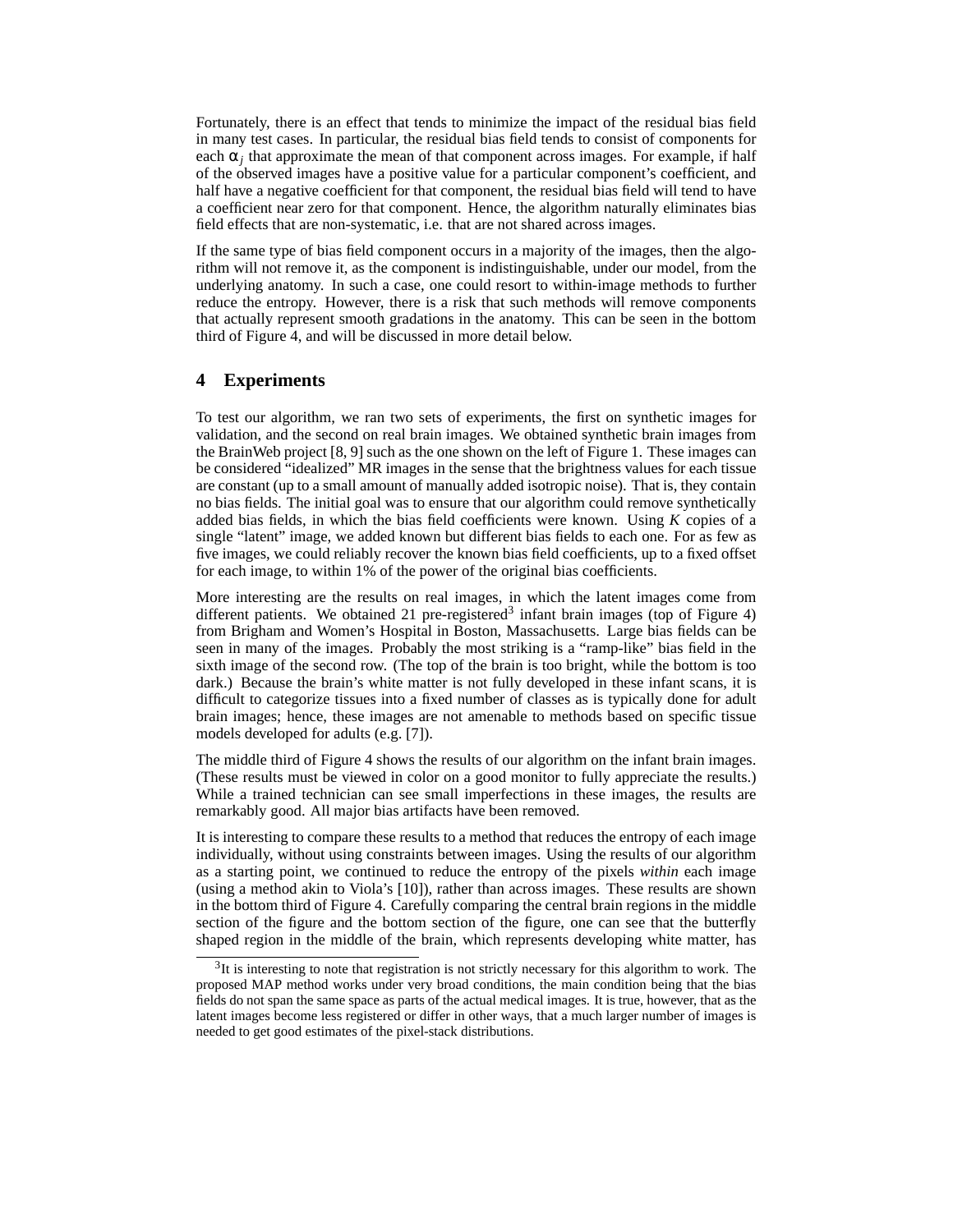been suppressed in the lower images. This is most likely because the entropy of the pixels *within a particular image* can be reduced by increasing the bias field "correction" in the central part of the image. In other words, the algorithm strives to make the image more uniform by removing the bright part in the middle of the image. However, our algorithm, which compares pixels across images, does not suppress these real structures, since they occur across images. Hence coupling across images can produce superior results.

## **5 Discussion**

The idea of minimizing pixelwise entropies to remove nuisance variables from a set of images is not new. In particular, Miller et al. [4, 5] presented an approach they call *congealing* in which the sum of pixelwise entropies is minimized by *separate affine transforms* applied to each image. Our method can thus be considered an extension of the congealing process to non-spatial transformations. Combining such approaches to do registration and bias removal simulataneously, or registration and lighting rectification of faces, for example, is an obvious direction for future work.

This work uses information unused in other methods, i.e. information across images. This suggests an iterative scheme in which both types of information, both within and across images, are used. Local models could be based on weighted neighborhoods of pixels, *pixel cylinders*, rather than single pixel-stacks, in sparse data scenarios. For "easy" bias correction problems, such an approach may be overkill, but for difficult problems in bias correction, where the bias field is difficult to separate from the underlying tissue, as discussed in [1], such an approach could produce critical extra leverage.

We would like to thank Dr. Terrie Inder and Dr. Simon Warfield for graciously providing the infant brain images for this work. The images were obtained under NIH grant P41 RR13218. Also, we thank Neil Weisenfeld and Sandy Wells for helpful discussions. This work was partially supported by Army Research Office grant DAAD 19-02-1-0383.

#### **References**

- [1] Fan, A., Wells, W., Fisher, J., Cetin, M., Haker, S., Mulkern, C., Tempany, C., Willsky, A. A unified variational approach to denoising and bias correction in MR. Proceedings of IPMI, 2003.
- [2] Beirlant, J., Dudewicz, E., Gyorfi, L. and van der Meulen, E. Nonparametric entropy estimation: An overview. *International Journal of Mathematical and Statistical Sciences, 6*. pp.17-39. 1997.
- [3] Learned-Miller, E. G. and Fisher, J. ICA using spacings estimates of entropy. *Journal of Machine Learning Research*, Volume 4, pp. 1271-1295, 2003.
- [4] Miller, E. G., Matsakis, N., Viola, P. A. Learning from one example through shared densities on transforms. *IEEE Conference on Computer Vision and Pattern Recognition*. 2000.
- [5] Miller, E. G. Learning from one example in machine vision by sharing probability densities. Ph.D. thesis. Massachusetts Institute of Technology. 2002.
- [6] Vasicek, O. A test for normality based on sample entropy. *Journal of the Royal Statistical Society Series B, 31.* pp. 632-636, 1976.
- [7] Wells, W. M., Grimson, W. E. L., Kikinis, R., Jolesz, F. Adaptive segmentation of MRI data. *IEEE Transactions on Medical Imaging, 15*. pp. 429-442, 1996.
- [8] Collins, D.L., Zijdenbos, A.P., Kollokian, J.G., Sled, N.J., Kabani, C.J., Holmes, C.J., Evans, A.C. Design and Construction of a realistic digital brain phantom. IEEE Transactions on Medical Imaging, 17. pp. 463-468, 1998.
- [9] http://www.bic.mni.mcgill.ca/brainweb/
- [10] Viola, P.A. Alignment by maximization of mutual information. Ph.D. Thesis. Massachusetts Institute of Technology. 1995.